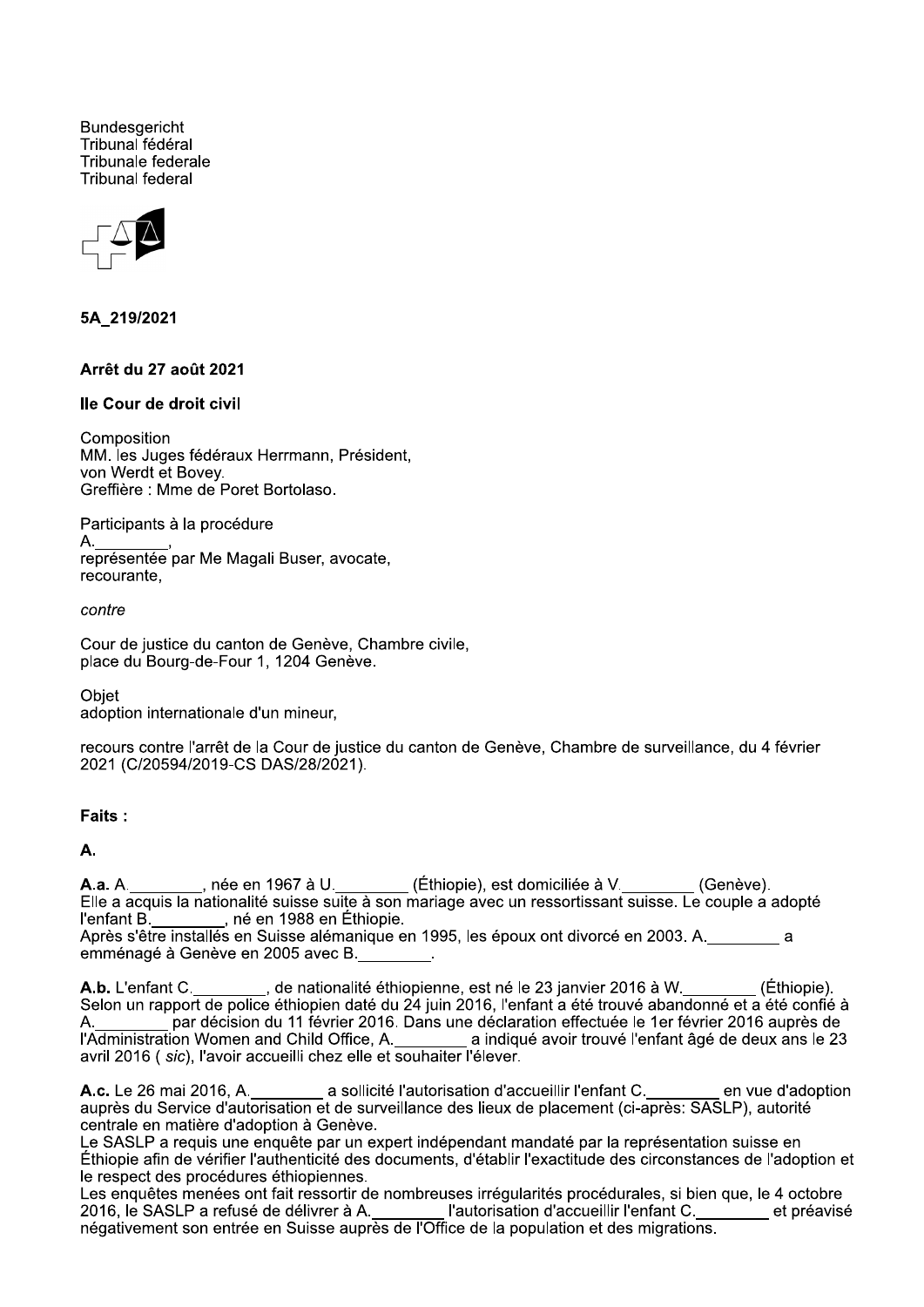A.d. Le 13 février 2017, la Federal First Instance Court of Ethiopia a approuvé la convention d'adoption de l'enfant C. par A. passée le 19 octobre 2016 entre celle-ci et l'Administration Women and Child Office.

Selon un certificat d'adoption établi le 21 mars 2017 par le Bureau de Registre de la République fédérale démocratique de l'Éthiopie, l'enfant C. \_\_\_\_\_\_\_, né le 23 janvier 2016, a pour mère A. \_\_\_\_\_\_ et pour père D.

A.e. Le 3 avril 2017, A. s'est présentée au SASLP avec C.<br>
. Elle a déclaré s'être occupée de celui-ci en Ethiopie depuis sa naissance et l'avoir emmené avec elle à Genève le 25 mars 2017, admettant avoir agi en violation de la loi et de la décision de refus d'agrément du 4 octobre 2016.

a été pourvu d'une tutrice par décision du Tribunal de protection de l'adulte et de A.f. L'enfant C. l'enfant du canton de Genève (ci-après: le Tribunal de protection).

## Β.

**B.a.** Par requête du 8 avril 2019, A.<br>C. \_\_\_\_\_\_\_\_, exposant que le mineur vivait auprès d'elle depuis son arrivée à Genève le 25 mars 2017, soit depuis plus d'un an.

Son fils B. a déclaré appuyer la demande d'adoption.

**B.a.a.** Le 20 mai 2019, la tutrice de l'enfant a demandé au Tribunal de protection de consentir au prononcé de l'adoption et de lever le mandat de tutelle.

B.a.b. Selon le rapport d'enquête établi le même jour, l'adoptante, bénéficiaire d'une rente AI, ne fait l'objet d'aucune poursuite; elle est aidée financièrement par son fils B.<br>plusieurs mois par année en Ethiopie, pour rendre visite à sa mère et s'impliquer dans des activités bénévoles. Bien qu'elle soit atteinte du sida, son médecin traitant n'a émis aucune réserve quant à son se sont tissés entre l'enfant et l'adoptante, restée quatorze mois en Ethiopie pour s'en occuper. Des personnes de confiance les entourent et se sont engagées par écrit à maintenir des liens étroits avec l'enfant et au besoin, à s'investir auprès de lui de manière conséquente. Compte tenu des conséquences qu'une séparation brutale pourrait avoir sur le développement psychique et affectif de l'enfant, l'adoption est dans son intérêt.

Le rapport conclut que A.<br>Le rapport conclut que A.<br>29 juin 2011 et qu'une autorisation d'accueillir l'enfant en vue d'adoption, valant agrément, peut lui être délivrée (art. 105 al. 2 LTF; cf. rapport SASLP; premier jugement let. C.c).

B.a.c. Le Tribunal de protection a consenti à l'adoption par décision du 23 mai 2019 et transmis le dossier à la Cour de justice du canton de Genève pour la suite de la procédure d'adoption.

B.a.d. Des pièces produites par A.<br>
cotisations d'assurance-maladie de l'enfant C.<br>
cotisations d'assurance-maladie de l'enfant C.<br>
mensuellement une rente entière de l'assurance-invalidité de 1'185 fr., une rente 2ème pil sont prises en charge par le Service de l'assurance-maladie du canton de Genève dès lors qu'elle bénéficie de subsides. Le loyer de l'appartement dont elle est locataire avec son fils majeur s'élève à 1'598 fr. par mois jusqu'à fin août 2021, puis à 2'880 fr. par mois.

Le médecin traitant de A.<br>Le médecin traitant de A.<br>régulière; selon dite attestation, elle ne présente pas de risques de décès prématuré, son espérance de vie étant a priori celle de la population générale.

Selon la garderie fréquentée par C.<br>intervenantes, est attentive au développement de l'enfant et montre de bonnes capacités éducatives. Le pédiatre de l'enfant a indiqué qu'il esten bonne santé et son développement psychomoteur dans les normes: ses vaccinations sont à jour.

**B.b.** La Chambre civile de la Cour de justice a rejeté la requête en adoption de A. Secole 18 juin 2020.

Statuant le 4 février 2021 sur appel de celle-ci, la Chambre de surveillance de la Cour de justice a confirmé la décision rendue par l'instance précédente.

# C.

la recourante) conclut à l'annulation de l'arrêt cantonal et au prononcé de l'adoption de l'enfant C.<br>subsidiairement au renvoi de la cause à la Chambre de survoillence de l'adoption de l'enfant C. subsidiairement au renvoi de la cause à la Chambre de surveillance de la Cour de justice pour nouvelle décision.

Des déterminations n'ont pas été demandées.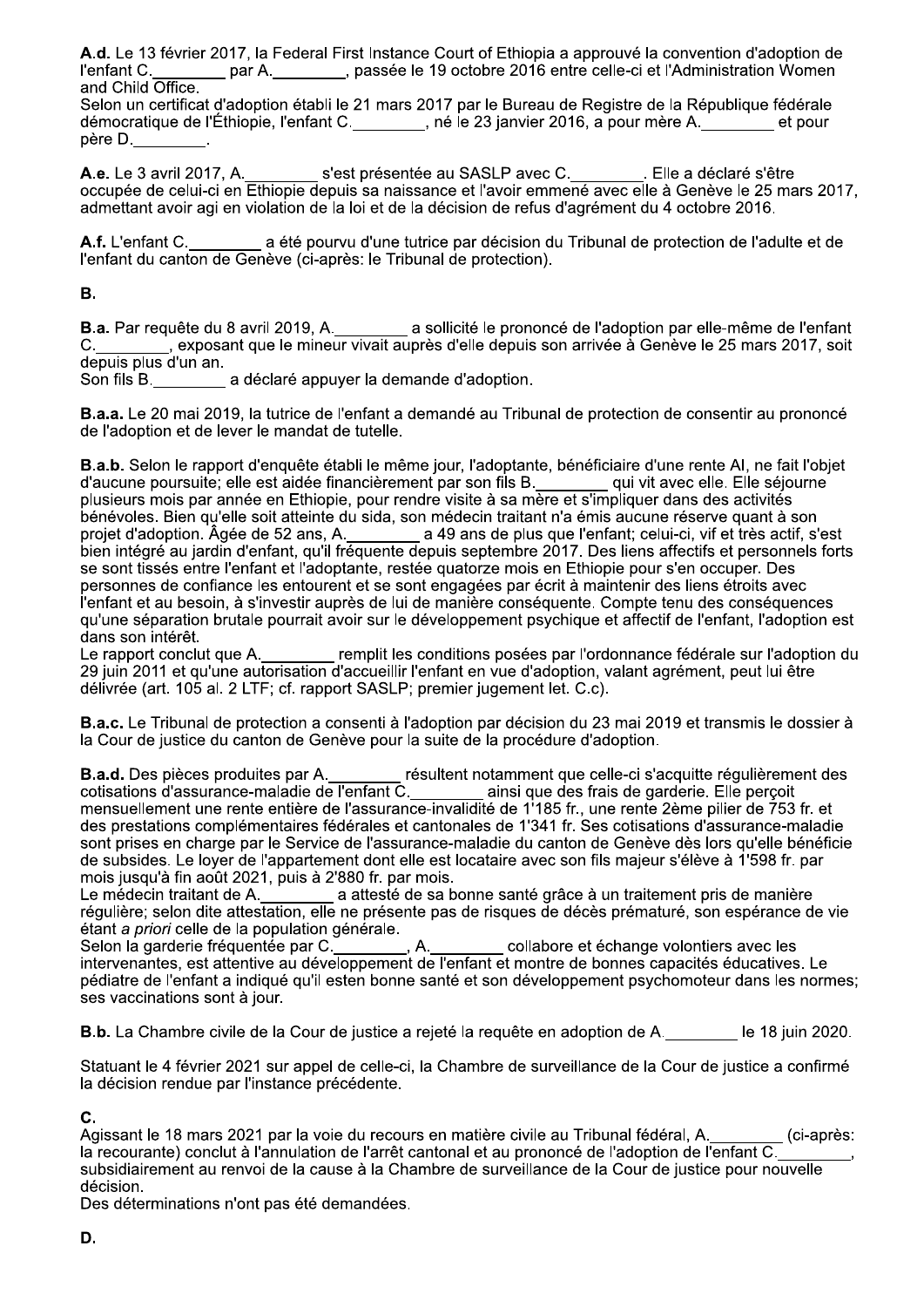Par ordonnance présidentielle du 13 avril 2021, la requête de mesures provisionnelles de la recourante a été admise, l'enfant lui restant ainsi confié à titre provisionnel pendant la durée de la procédure de recours fédérale.

## **Considérant en droit:**

1.

Le recours a été déposé en temps utile (art. 100 al. 1 LTF), contre une décision finale (art. 90 LTF) prise par un tribunal cantonal supérieur statuant sur recours (art. 75 LTF) dans une affaire civile (art. 72 al. 1 LTF) de nature non pécuniaire. La recourante a qualité pour recourir (art. 76 al. 1 LTF).

# $2.$

2.1. Le recours en matière civile peut être formé pour violation du droit, tel qu'il est délimité par les art. 95 s. LTF. Le Tribunal fédéral applique le droit d'office (art. 106 al. 1 LTF). Cela étant, eu égard à l'exigence de motivation contenue à l'art. 42 al. 1 et 2 LTF, il n'examine en principe que les griefs soulevés (ATF 142 III 364 consid. 2.4 et les références). Le recourant doit par conséquent discuter les motifs de la décision entreprise et indiquer en quoi il estime que l'autorité précédente a méconnu le droit (ATF 142 I 99 consid. 1.7.1; 142 III 364 consid. 2.4 et la référence). Le Tribunal fédéral ne connaît par ailleurs de la violation de droits fondamentaux que si un tel grief a été expressément invoqué et motivé de façon claire et détaillée par le recourant (" principe d'allégation ", art. 106 al. 2 LTF; **ATF 146 IV 114** consid. 2.1; 144 II 313 consid. 5.1; 142 II 369 consid. 2.1).

2.2. Le Tribunal fédéral statue sur la base des faits établis par l'autorité précédente (art. 105 al. 1 LTF). Il ne peut s'en écarter que si ceux-ci ont été constatés de façon manifestement inexacte ou en violation du droit au sens de l'art. 95 LTF (art. 105 al. 2 LTF), et si la correction du vice est susceptible d'influer sur le sort de la cause (art. 97 al. 1 LTF). Le recourant qui soutient que les faits ont été établis d'une manière manifestement inexacte, c'est-à-dire arbitraire au sens de l'art. 9 Cst. (ATF 144 Il 246 consid. 6.7; 143 I 310 consid. 2.2 et la référence), doit satisfaire au principe d'allégation susmentionné (art. 106 al. 2 LTF; cf. supra consid. 2.1). Une critique des faits qui ne satisfait pas à cette exigence est irrecevable (ATF 145 IV 154 consid.  $1.1$ ).

En matière d'appréciation des preuves et d'établissement des faits, il n'y a arbitraire que si l'autorité cantonale n'a manifestement pas compris le sens et la portée d'un moyen de preuve, a omis sans raisons objectives de tenir compte de preuves pertinentes ou a opéré, sur la base des éléments recueillis, des déductions insoutenables (ATF 143 IV 500 consid. 1.1; 140 III 264 consid. 2.3 et les références). Pour être qualifiée d'arbitraire, la décision doit être insoutenable non seulement dans ses motifs, mais aussi dans son résultat (ATF 146 IV 88 consid. 1.3.1; 144 I 113 consid. 7.1, 170 consid. 7.3).

# 3.

3.1. La décision d'adoption prononcée en Ethiopie n'a pas fait l'objet d'une reconnaissance en Suisse: il ressort du premier jugement que les conditions n'en étaient pas remplies selon l'art. 78 al. 1 LDIP (cf. premier jugement, let. B.c).

3.2. L'Ethiopie n'est pas partie à la convention de La Have du 29 mai 1993 sur la protection des enfants et la coopération en matière d'adoption internationale (RS 0.211.221.311). Cette convention n'est donc pas applicable ici en sorte que la compétence et le droit applicable pour prononcer l'adoption sont régis par le droit international privé suisse.

Les autorités genevoises sont compétentes vu le domicile de la recourante dans le canton de Genève (art. 75 al. 1 LDIP) et le droit suisse s'applique (art. 77 al. 1 LDIP).

# $\overline{\mathbf{4}}$ .

4.1. La cour cantonale a considéré que l'adoption litigieuse semblait s'inscrire dans l'intérêt de l'enfant dès lors que la recourante assurait de manière adéquate sa prise en charge depuis son plus ieune âge et qu'une séparation abrupte serait susceptible d'engendrer des conséquences sur le développement psychique et affectif du mineur.

La juridiction cantonale a néanmoins souligné que la recourante avait créé elle-même cette situation, en emmenant l'enfant en Suisse en dépit des décisions administratives qui lui avaient refusé l'autorisation de l'accueillir dès lors que la reconnaissance en Suisse du prononcé de l'adoption par les autorités éthiopiennes et le prononcé de l'adoption par les autorités suisses apparaissaient dépourvus de chances de succès. Cette situation, profondément regrettable et préjudiciable à l'enfant, ne justifiait pas de renoncer à l'application des dispositions légales auxquelles était soumis le prononcé de l'adoption, lesquelles n'étaient pas réalisées en l'espèce. Il était en effet d'intérêt public que les règles de procédure en matière d'adoption, les dispositions de procédure applicables au placement de l'enfant en vue de son adoption et enfin les normes du droit de l'adoption fussent respectées afin d'éviter que les particuliers missent les autorités devant le fait accompli en agissant en violation de ces règles de droit.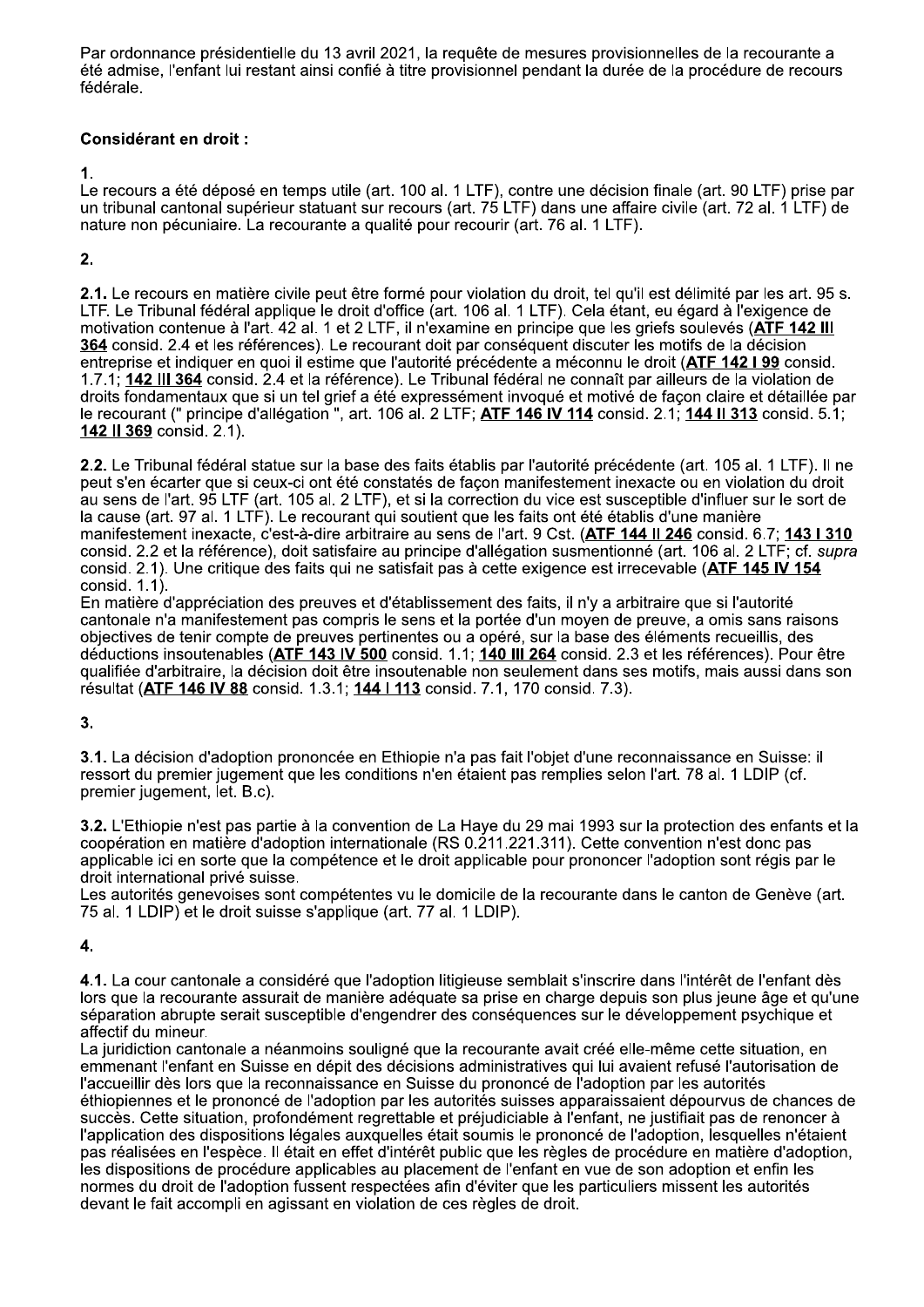4.2. Ce sont donc d'abord les conditions nécessaires au prononcé de l'adoption selon le droit suisse qui sont ici problématiques (consid. 5 infra) en tant que la cour cantonale retient en substance que c'est en violation de celles-ci et en définitive, en prenant au dépourvu les autorités cantonales, que la recourante a fondé l'intérêt supérieur de l'enfant, circonstance qui l'empêcherait ainsi d'invoquer celui-ci.

Les conditions de l'adoption ont fait l'objet d'une appréciation globale de la part de l'autorité cantonale: relevant que la situation financière de la recourante ne lui permettait pas d'assurer la prise en charge de l'enfant jusqu'à sa majorité, la juridiction précédente a estimé que cette circonstance, ajoutée à son état de santé et au défaut initial d'autorisation d'accueillir l'enfant, excluait une dérogation à la condition de la différence d'âge entre eux, ici supérieure à la limite maximale de 45 ans.

5.1. Assimilant le rapport d'enquête établi par le SASLP à une expertise, la recourante reproche d'abord à la cour cantonale de non seulement s'en être arbitrairement écartée, mais de plus sans en motiver les raisons. Elle invoque à ce dernier égard la violation de son droit d'être entendue.

5.1.1. Pour rendre sa décision, la cour cantonale a pris en considération les différents éléments de fait relevés dans l'enquête effectuée par le SASLP, à savoir la situation financière de la recourante, son âge et son état de santé ainsi que l'intérêt supérieur de l'enfant au prononcé de l'adoption, les capacités éducatives de l'adoptante et les liens affectifs l'unissant à l'enfant étant examinés sous ce dernier critère. La cour cantonale a évalué chacun de ses éléments, procédant sur certains d'entre eux à une appréciation différente de celle opérée par le SASLP: dans ces conditions, l'on ne perçoit pas en quoi le droit d'être entendu de la recourante aurait été violé (sur le droit d'être entendu en lien avec l'obligation de motiver: cf. ATF 142 Il 154 consid. 4.2 et les références).

5.1.2. L'adoption ne peut être prononcée avant qu'une enquête portant sur toutes les circonstances essentielles n'ait été faite, au besoin avec le concours d'experts (art. 268a al. 1 CC, cf. également art. 5 al. 5 de l'ordonnance sur l'adoption [OAdo; RS 211.221.36] qui prévoit qu'un travailleur social ou un psychologue qualifié justifiant d'une expérience professionnelle dans le domaine de la protection de l'enfant ou de l'adoption est associé à l'examen de l'aptitude du ou des parents adoptifs); l'enquête doit porter notamment sur la personnalité et la santé du ou des adoptants et de l'enfant, leurs relations, l'aptitude du ou des adoptants à éduquer l'enfant, leur situation économique, leurs mobiles et les conditions familiales, ainsi que sur l'évolution du lien nourricier (art. 268a al. 2 CC).

Affirmer, comme la recourante, que l'enquête établie par le SASLP aurait valeur d'expertise apparaît douteux. Certains auteurs semblent aller en ce sens, se fondant sur les conséquences délicates de la filiation établie par voie d'adoption (MEIER/STETTLER, Droit de la filiation, 6e éd. 2019, n. 401). Cet avis peut néanmoins être tempéré par le fait qu'en cas de doute, le recours à des expertises est précisément réservé (art. 268a al. 1 in fine CC); la jurisprudence rendue en matière d'attribution des droits parentaux admet par ailleurs que le juge peut s'écarter des conclusions d'un rapport d'enguête sociale à des conditions moins strictes que celles applicables lorsqu'il s'agit d'une expertise judiciaire (arrêts 5A 381/2020 du 1er septembre 2020 consid. 4.1 et les nombreuses références: arrêt 5A 373/2018 du 8 avril 2019 consid.  $3.\overline{2}.\overline{6}$ ).

Quoi qu'il en soit, cette question n'apparaît pas ici décisive: l'arrêt entrepris s'écarte en effet des conclusions de l'enquête sociale s'agissant de la situation économique de la recourante et de son état de santé, mis en perspective avec son âge; or l'appréciation de ces éléments ne nécessite pas les connaissances particulières d'un service spécialisé, mais peuvent parfaitement être évalués objectivement.

5.2. La recourante reproche ensuite essentiellement à la cour cantonale d'avoir mal appliqué les art. 264 ss CC, 1 ss OAdo et 1 ss de l'ordonnance sur le placement d'enfants (OPE; RS 211.222.338) et d'avoir arbitrairement apprécié les faits dans le contexte des conditions liées au prononcé de l'adoption.

5.2.1. Les conditions légales ici pertinentes pour le prononcé de l'adoption litigieuse doivent être brièvement rappelées.

5.2.1.1. Un enfant mineur peut être adopté si le ou les adoptants lui ont fourni des soins et ont pourvu à son éducation pendant au moins un an et si toutes les circonstances permettent de prévoir que l'établissement d'un lien de filiation servira le bien de l'enfant sans porter une atteinte inéquitable à la situation d'autres enfants du ou des adoptant (art. 264 al. 1 CC). L'art. 264 al. 2 CC précise qu'une adoption n'est possible que si le ou les adoptants, vu leur âge et leur situation personnelle, paraissent à même de prendre l'enfant en charge jusqu'à sa majorité.

Toute adoption doit, par conséquent, être précédée d'un placement, d'un lien nourricier d'une certaine durée. Condition impérative de l'adoption, cette mesure constitue une justification de l'établissement ultérieur d'un lien de filiation, un délai d'épreuve pour les intéressés ainsi qu'une occasion et un moyen de s'assurer que l'adoption servira au bien de l'enfant (ATF 125 III 161 consid. 3a les références; arrêt 5A\_343/2019 du 4 octobre 2019 consid. 4.3 et les références). Cette exigence est une réaction contre la pratique qui consistait à " se procurer " un enfant à l'étranger et à mettre les autorités devant le fait accompli (SCHÖNENBERGER, in Commentaire romand, CC I, 2010, n. 11 ad art. 264 aCC et les références). La procédure d'accueil d'enfants en vue de l'adoption est réglée par l'OAdo, laquelle rappelle que les conditions en matière d'aptitude des futurs parents adoptifs sont réunies si l'ensemble des circonstances, notamment les motivations des futurs parents adoptifs, laissent prévoir que l'adoption servira le bien de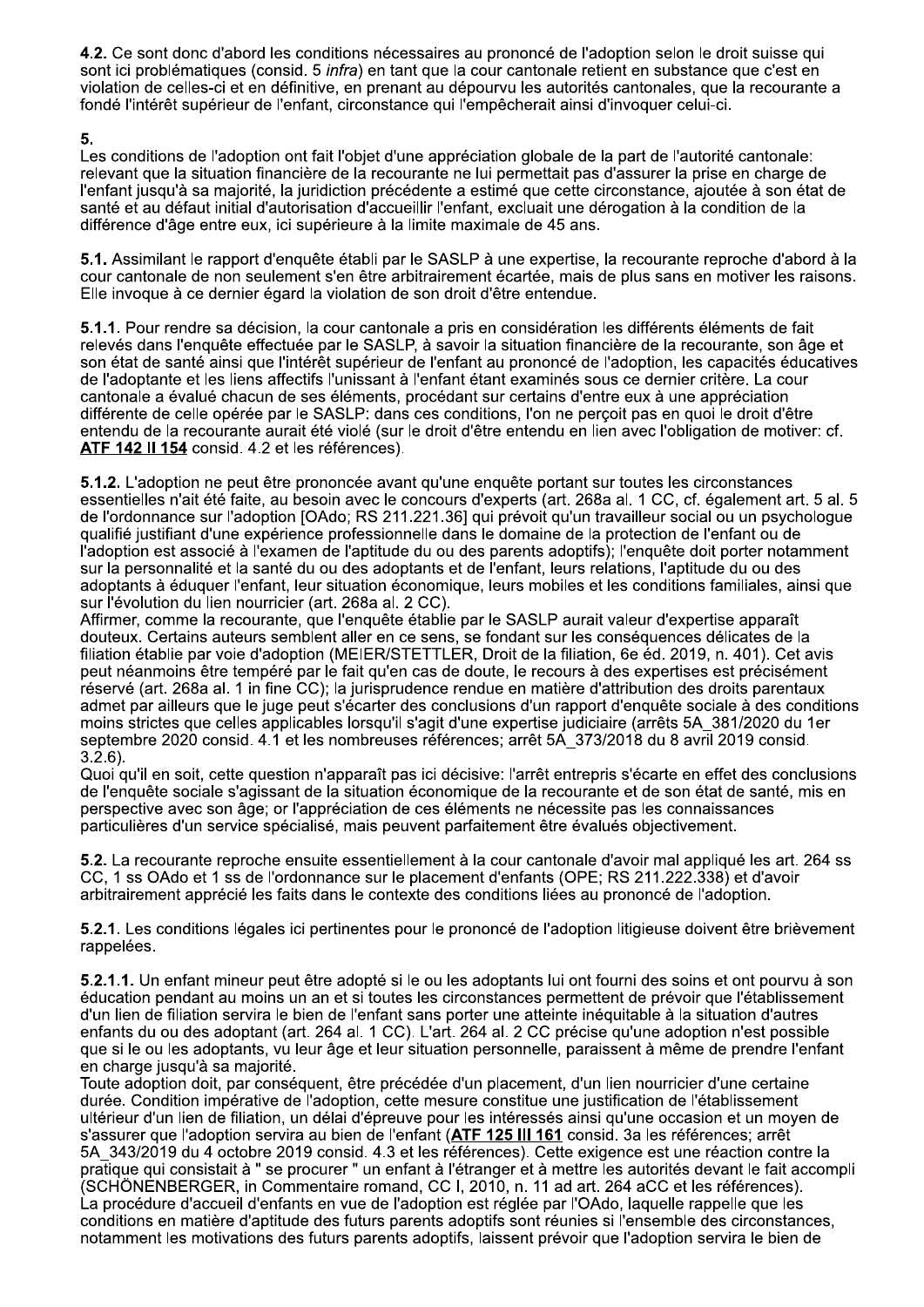l'enfant (art. 5 al. 2 let. a OAdo; cf. également art. 3 OAdo). L'ordonnance concrétise par ailleurs l'art. 264 al. 2 CC en soulignant que, de par leurs qualités personnelles, leur état de santé, le temps dont ils disposent, leur situation financière, leurs aptitudes éducatives et leurs conditions de logement, les futurs parents adoptifs doivent offrir toute garantie que l'enfant bénéficiera de soins, d'une éducation et d'une formation adéquats (art. 5 al. 2 let. d ch. 1 OAdo). Le facteur matériel ne doit cependant pas se voir accorder une importance excessive (ATF 125 III 161 consid. 3a; arrêt 5A 619/2008 du 16 décembre 2008 consid. 5.1; MEIER/STETTLER, op. cit., n. 328 et les références; BREITSCHMID, in Basler Kommentar, ZGB I, 6e éd. 2018, n. 21 ad art. 264 CC).

5.2.1.2. Selon l'art. 264d al. 1 CC, la différence d'âge entre l'enfant et le ou les adoptants ne peut être inférieure à seize ans ni supérieure à quarante-cing ans, cette disposition matérialisant l'aptitude à prendre soin de l'enfant jusqu'à sa majorité, prévue à l'art. 264 al. 2 CC (MEIER/STETTLER, op. cit., n. 329). Des exceptions restent cependant possibles si le bien de l'enfant le commande (art. 264d al. 2 CC), notamment si le ou les adoptants ont déjà établi des liens étroits avec l'enfant (cf. art. 5 al. 4 OAdo).

5.2.2. Au sujet de sa situation financière, la recourante reproche à la cour cantonale d'avoir occulté le fait qu'elle payait de sa poche les frais médicaux de l'enfant, ses frais de garderie et couvrait l'entier des besoins vitaux de celui-ci par son revenu; elle partait par ailleurs en vacances à plusieurs reprises durant l'année, circonstance démontrant sa capacité financière. La recourante précise au demeurant qu'une fois l'adoption prononcée, elle percevrait une rente AI pour le mineur et des allocations familiales, ce qui lui permettrait d'améliorer sa situation financière.

Ces circonstances ne permettent pourtant pas de contourner le fait, incontesté, que la recourante n'est malgré tout pas autonome financièrement mais dépend des aides de l'État - prestations complémentaires fédérales et cantonales, subsides pour l'assurance-maladie - et de son fils majeur B. . Il n'apparaît ainsi pas arbitraire de conclure que, d'un point de vue financier, les capacités de la recourante de pourvoir à l'entretien de l'enfant jusqu'à sa majorité semblent compromises, d'autant plus au regard des autres éléments examinés ci-dessous.

5.2.3. La recourante se plaint ensuite que la cour cantonale aurait arbitrairement apprécié son état de santé, soulignant que, selon les déclarations de son médecin traitant, celui-là était bon grâce à un traitement pris de manière régulière et qu'elle ne présentait pas de risque particulier de décès prématuré, son espérance de vie étant a priori celle de la population générale.

Il s'agit toutefois de souligner que le critère de l'état de santé de la recourante n'a pas été analysé individuellement par la cour cantonale, mais apprécié en lien avec son âge - dont il est incontesté qu'il est situé au-delà de la limite maximale prévue par la loi -, sa situation financière insuffisante et le défaut d'autorisation d'accueillir l'enfant. C'est donc la coordination de ces différents critères, plutôt que ceux-ci pris individuellement, qui a conduit la cour cantonale a retenir l'inaptitude de la recourante à l'adoption requise. Cette particularité permet également d'écarter le grief de violation du principe de non-discrimination (art. 8 et 14 CEDH; 8 Cst.), dont la recourante prétend avoir fait l'objet en raison de son état de santé dès lors que celui-ci n'est pas, à lui seul, à l'origine de la décision de refus d'adoption que conteste la recourante.

5.2.4. La recourante relève encore avoir obtenu la délivrance d'un agrément et l'autorisation d'accueillir l'enfant en vue de l'adoption le 20 mai 2019, décision qu'elle reproche à la cour cantonale d'avoir occultée. La recourante omet néanmoins de préciser que le premier agrément qu'elle a sollicité lui a été refusé en raison des irrégularités procédurales émaillant la procédure d'adoption en Éthiopie et de l'impossibilité apparente d'obtenir le prononcé d'adoption en Suisse; c'est manifestement à cette première décision que la cour cantonale fait référence en soulignant le défaut d'agrément de la recourante dans le processus d'adoption. C'est en effet au mépris du refus des autorités administratives que la recourante a fait venir le mineur illégalement en Suisse pour immédiatement placer celles-ci devant le fait accompli et finalement obtenir l'agrément dont elle se prévaut. Ce procédé, manifestement contraire au droit, ne peut être avalisé sous prétexte de garantir l'intérêt supérieur de l'enfant qui en est précisément la conséquence.

5.2.5. Il n'est enfin pas contesté que l'âge de la recourante ne se situe pas dans la fourchette légale (supra consid, 5.2.1.2). Cet argument ne suffit pas à lui seul à refuser l'adoption, mais bien, on le rappelle. conjugué aux différents éléments qui viennent d'être examinés (situation financière, état de santé, défaut d'agrément initial). Il n'y a donc pas lieu de s'y attarder.

## 6.

La question de savoir si l'adoption serait ici conforme à l'intérêt supérieur de l'enfant, ainsi que l'affirme la recourante, ne nécessite pas d'être examinée. Ainsi qu'il l'a été souligné plus haut, la cour cantonale a considéré que l'intérêt de l'enfant à l'adoption avait été fondé au mépris des règles de procédure en matière d'adoption et de placement de l'enfant en vue de son adoption ainsi que des normes du droit de l'adoption, dont le respect relevait de l'intérêt public, ce afin précisément d'éviter la pratique du "fait accompli " (consid. 4 supra). La recourante, qui n'est pas parvenue à dénier le défaut de réalisation des conditions de l'adoption (supra consid. 5), ne remet pas en cause cette dernière conclusion, se limitant à affirmer la primauté de l'intérêt supérieur de l'enfant sur les conditions formelles de l'adoption. Il n'y a donc pas lieu d'aborder le grief de violation des art. 3, 20 et 21 de la Convention relative aux droits de l'enfant (CDE; RS 0.107), la prémisse nécessaire à une telle analyse étant insuffisamment développée par la recourante (consid. 2.1 supra). La même conclusion s'impose au sujet du grief de violation du droit d'être entendu en lien avec ces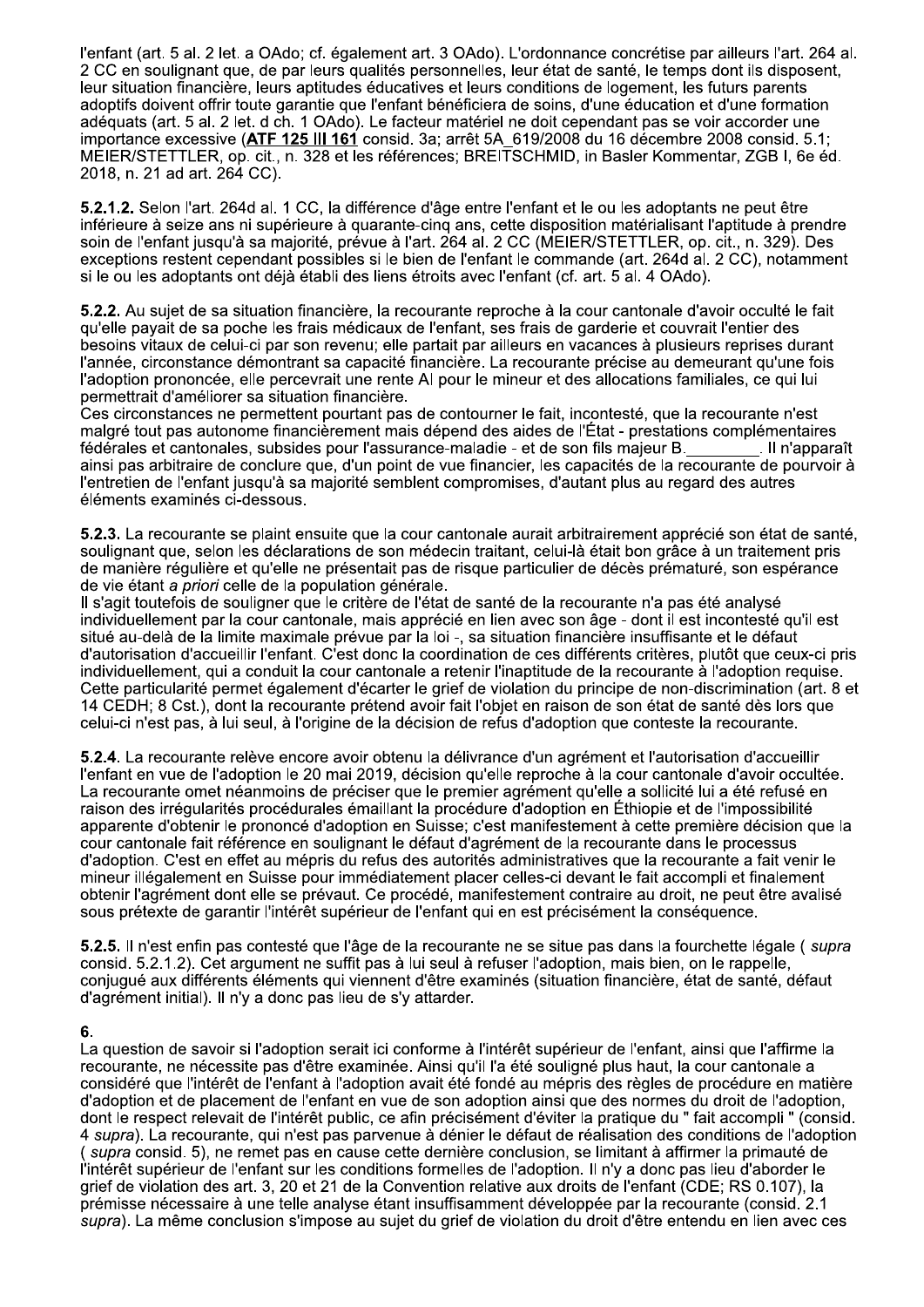dernières dispositions, sur la violation desquelles la recourante prétend que la cour cantonale ne se serait pas exprimée.

## 7.

La recourante invoque encore la violation de l'art. 8 CEDH, qu'elle reproche de surcroît à la cour cantonale de ne pas avoir examinée bien qu'elle l'ait pourtant invoquée devant elle.

7.1. La violation de l'art. 8 CEDH a été invoquée en appel sous l'angle de l'intérêt supérieur de l'enfant au prononcé de l'adoption. Cette question a été examinée par la cour cantonale, même si elle ne s'est pas expressément référée à la disposition précitée (consid. 4.1 et 6 supra). L'on relèvera au demeurant que le Tribunal fédéral peut exceptionnellement réparer une violation du droit d'être entendu s'il dispose d'un libre pouvoir de cognition, autrement dit lorsque seules des questions de droit demeurent litigieuses et qu'il n'en résulte aucun préjudice pour le justiciable (ATF 146 III 97 consid. 3.5.2; 142 III 48 consid. 4.3). Cette condition est ici donnée s'agissant de la violation de la disposition conventionnelle susmentionnée.

7.2. Selon l'art. 8 par. 1 CEDH, toute personne a droit au respect de sa vie privée et familiale, de son domicile et de sa correspondance. Cette disposition ne garantit cependant ni le droit de fonder une famille, ni le droit d'adopter (arrêts CourEDH Paradiso et Campanelli c. Italie [GC], requête no 25358/12, § 141, 24 janvier 2017, et la référence; Moretti et Benedetti c. Italie, requête no 16318/07, § 47, 27 avril 2010). La notion de "famille " visée par l'art. 8 concerne non seulement les relations fondées sur le mariage, mais aussi d'autres liens " familiaux " de facto, lorsque les parties cohabitent en dehors de tout lien marital ou lorsque d'autres facteurs démontrent qu'une relation a suffisamment de constance. Dans certaines situations, l'existence d'une vie familiale de factoest admise entre un adulte ou des adultes et un enfant en l'absence de liens biologiques ou d'un lien juridiquement reconnu, sous réserve qu'il y ait des liens personnels effectifs (voir notamment arrêts CourEDH Honner c. France, requête no 19511/16, § 50, 12 novembre 2020; Paradiso et Campanelli c. Italie [GC] précité, §§ 140 et 148 ainsi que les références). Le droit au respect de la vie privée et familiale garanti par l'art. 8 par. 1 CEDH n'est pas absolu, étant précisé que, lorsque l'on peut attendre des personnes concernées qu'elles réalisent leur vie de famille à l'étranger, il n'y a pas d'atteinte à la vie familiale (cf. dans le contexte des autorisations en matière de droit des étrangers: ATF 144 I 91 consid. 4.2; 140 I 145 consid. 3.1). Une ingérence dans l'exercice de ce droit est donc possible selon l'art. 8 par. 2 CEDH. Cette disposition commande alors une pesée des intérêts qui suppose de tenir compte de l'ensemble des circonstances et de mettre en balance l'intérêt privé à l'adoption et l'intérêt public à son refus ou à sa révocation, l'État jouissant à cet égard d'une certaine marge d'appréciation (cf. arrêt CourEDH Moretti et Benedetti c. Italie précité, § 60 et les références; cf. dans le contexte des autorisations en matière de droit des étrangers: ATF 144 191 consid. 4.2; 142 Il 35 consid. 6.1 et les arrêts cités; arrêt 2C 249/2021 du 28 juin 2021 consid. 6.3.1).

7.3. La recourante ne démontre pas ici l'atteinte à la vie privée et familiale dont elle ferait prétendument l'objet. Certes, des liens personnels étroits se sont tissés entre elle et l'enfant, circonstance permettant de retenir l'existence d'une vie familiale au sens de l'art. 8 CEDH. Le refus de prononcer l'adoption n'apparaît cependant pas constituer une ingérence dans l'exercice de cette garantie conventionnelle en tant qu'il n'implique pas nécessairement une séparation entre la recourante et l'enfant: selon le rapport établi par le SASLP, la recourante est née en Éthiopie, y retourne plusieurs mois par année et y conserve des attaches familiales (supra let. B.a.b); il ressort également des faits établis par l'autorité cantonale qu'après avoir recueilli l'enfant en Éthiopie en avril 2016, elle est restée avec lui dans ce pays durant plus d'une année ( supra let. B.a.b). Ces éléments factuels permettent de retenir que la recourante et l'enfant pourraient vivre réunis en Éthiopie.

Certes, à supposer que le retour en Éthiopie ne fût pas envisageable, il faudrait admettre que le refus de prononcer l'adoption constituerait une ingérence dans l'exercice du droit à la vie familiale, circonstance nécessitant la confrontation de deux intérêts, à savoir celui de la recourante, revenant à légaliser une situation qu'elle a sciemment imposée comme un fait accompli, ou l'intérêt public au respect des conditions aménagées par la procédure d'adoption, lesquelles visent en définitive la protection de l'enfant de manière générale. Or, accorder la priorité à l'intérêt suscité par la situation particulière ici en jeu ouvre la voie à la légalisation de situations illégales sous couvert de l'intérêt supérieur de l'enfant, que le respect de la législation en la matière permet précisément de sauvegarder. Dans ces conditions, l'on ne saurait considérer que l'autorité cantonale aurait violé son pouvoir d'appréciation en privilégiant l'intérêt public.

# 8.

En définitive, le recours doit être rejeté dans la mesure où il est recevable, aux frais de son auteur (art. 66 al. 1 LTF). Il n'est pas alloué de dépens (art. 68 al. 3 LTF).

# Par ces motifs, le Tribunal fédéral prononce :

# 1

Le recours est rejeté dans la mesure où il est recevable.

# $\mathbf{r}$

Les frais judiciaires, arrêtés à 2'500 fr., sont mis à la charge de la recourante.